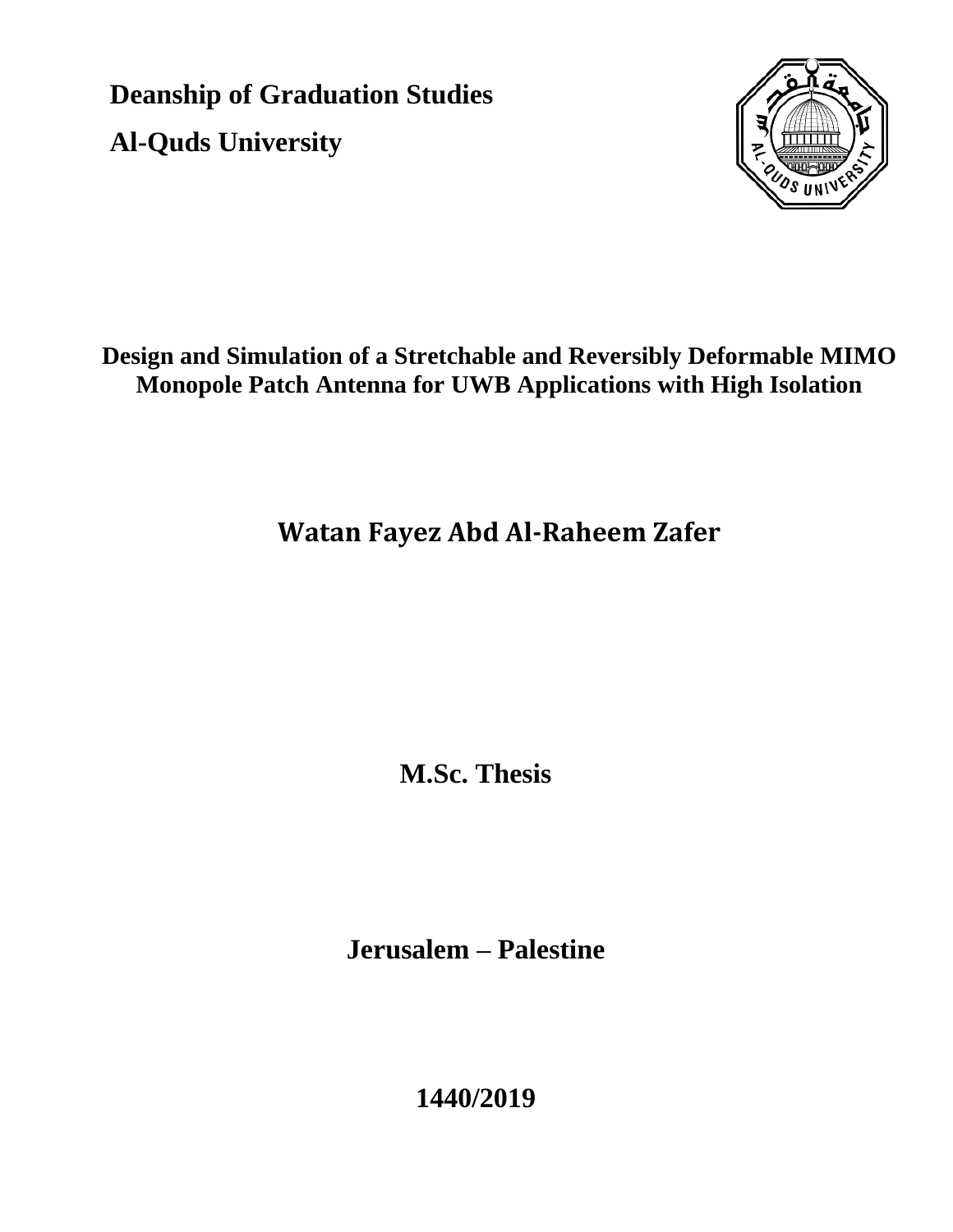**Design and Simulation of a Stretchable and Reversibly Deformable MIMO Monopole Patch Antenna for UWB Applications with High Isolation**

 **Prepared By:**

## **Watan Fayez Abd Al-Raheem Zafer**

B.Sc.: Communication Engineering, Palestine Technical University-PTUK, Palestine

Supervisor: Dr. Mohammad Kouali

A thesis Submitted in Partial Fulfillment of the Requirements for the Degree of Master of Electronic and Computer Engineering, Deanship of Graduate Studies at Al-Quds University

## **1440/2019**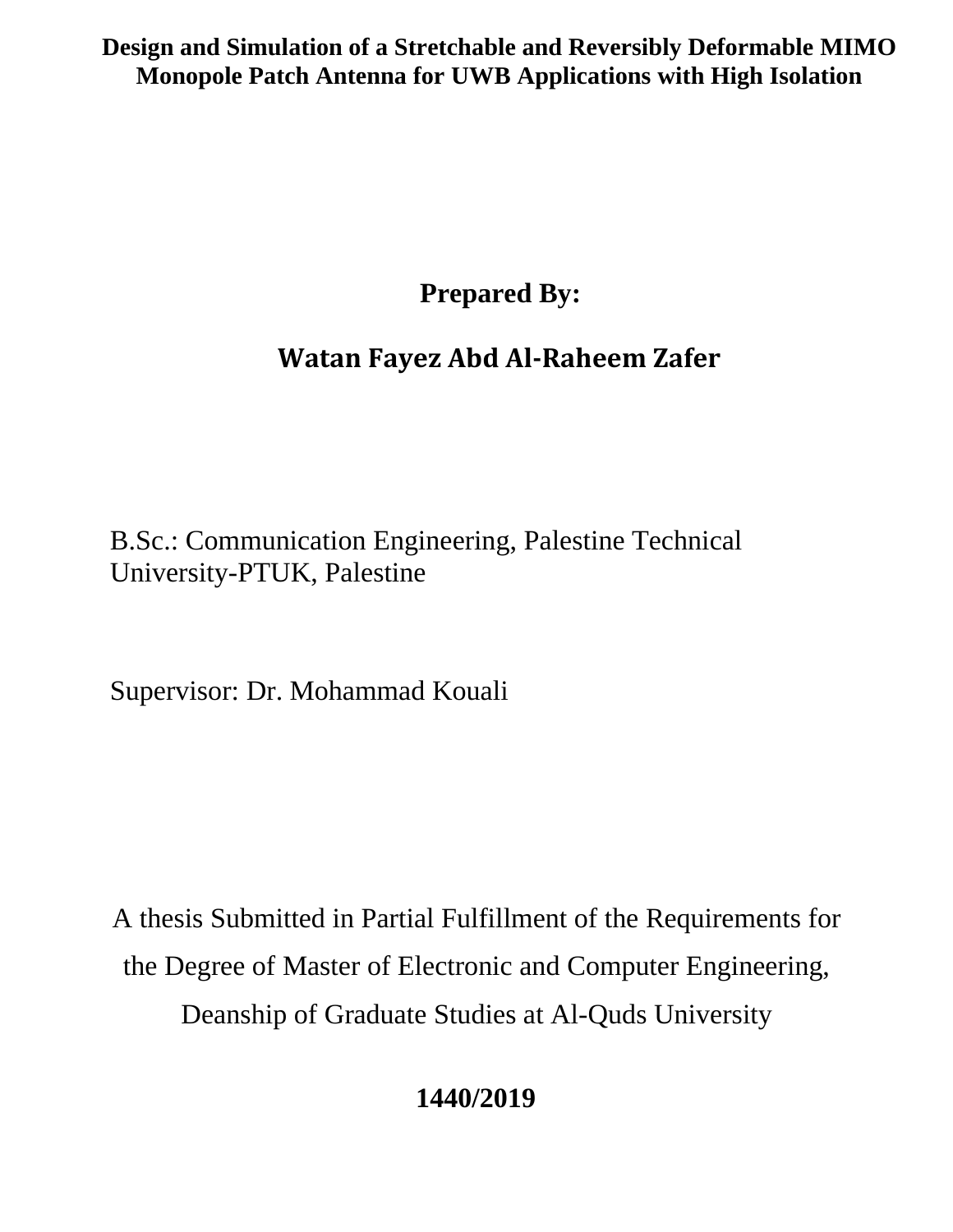**Al-Quds University**

**Deanship of Graduation Studies**

**Electronic and Computer Engineering/Faculty of Engineering**



**Thesis Approval**

#### **Design and Simulation of a Stretchable and Reversibly Deformable MIMO Monopole Patch Antenna for UWB Applications with High Isolation**

Prepared By: Watan Fayez Zafer

Registration No.: 201512507

Supervisor: Dr. Mohammad Kouali

Master thesis submitted and accepted, Date: 5 / 8 /2019

**The names and signatures of the examining committee members are as follows:**

1- Head of Committee: Dr. Mohammad Kouali Signature

2 -Internal Examiner: Dr. Imad Alzeer Signature

3 -External Examiner: Dr. Atallah Balalem Signatur

Jerusalem – Palestine 1440/2019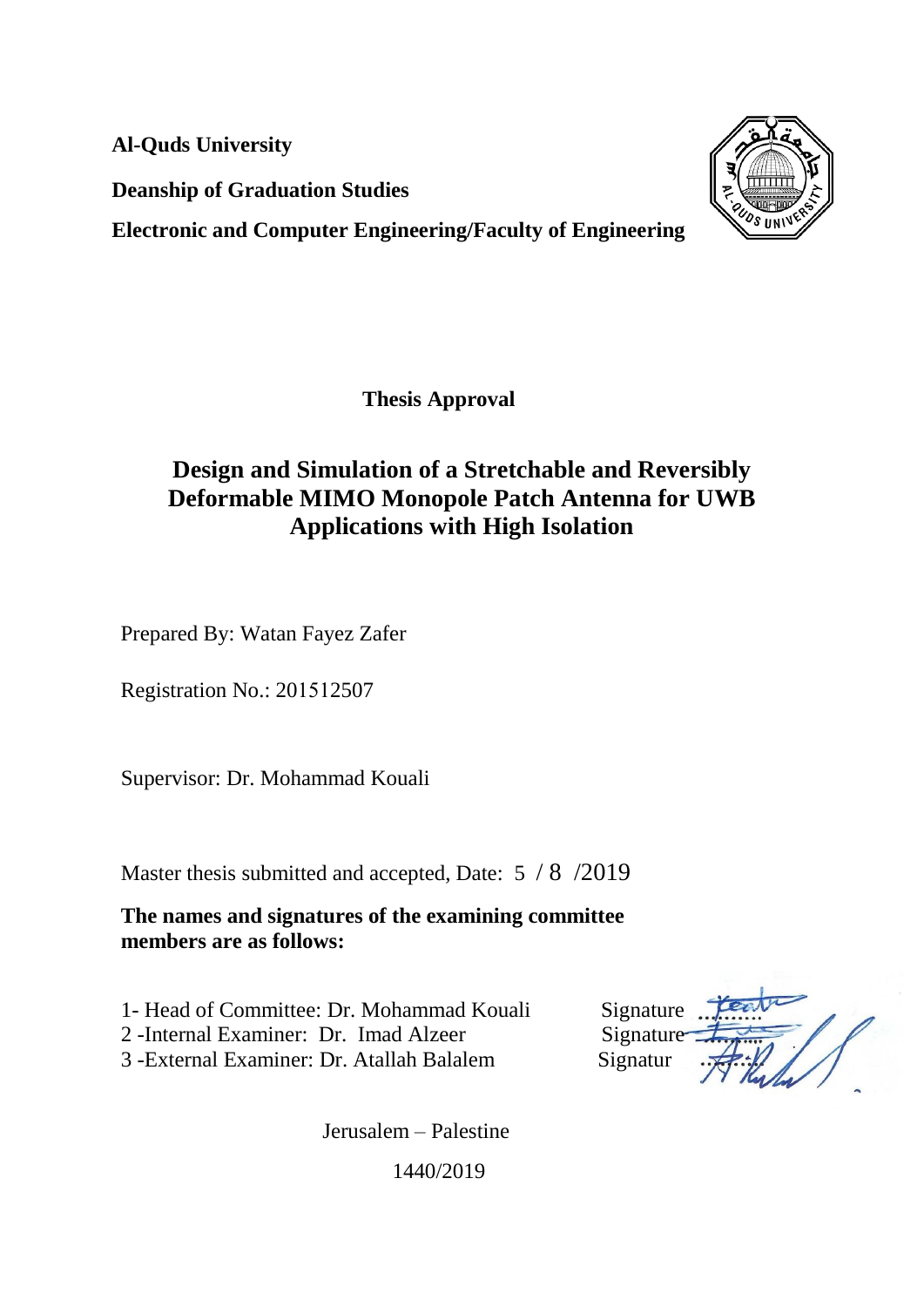#### **Declaration:**

 I Certify that this thesis submitted for the Degree of Master is the result of my own research, except where otherwise acknowledged, and that this thesis (or any part of the same) has not been submitted for a higher degree to any other university or institution.

Signed by Attack

**Watan Zafer**

**Date: 5/8/2019**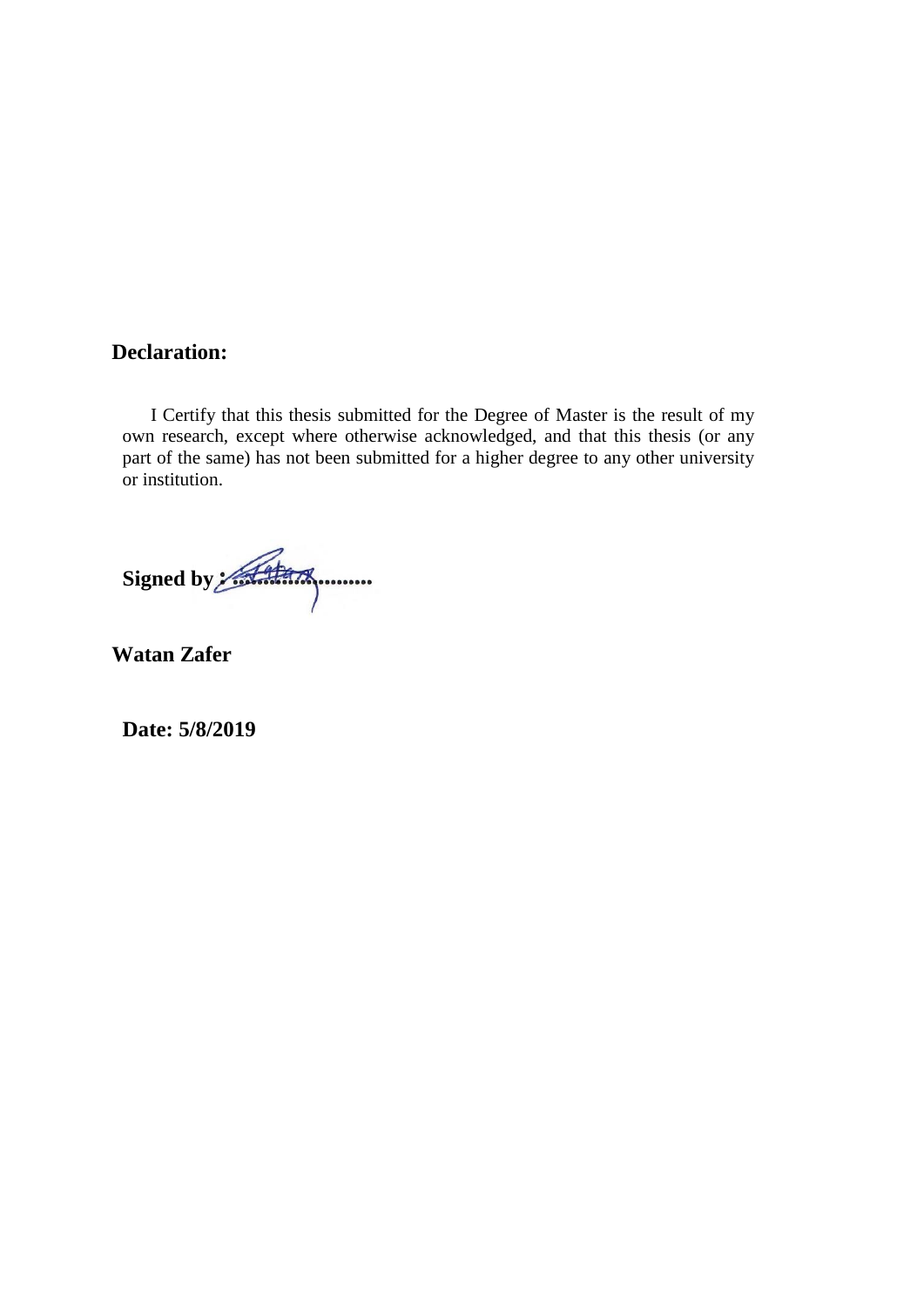## **Dedication**

*I dedicate this work to my family and anyone who cares*

**Watan Zafer**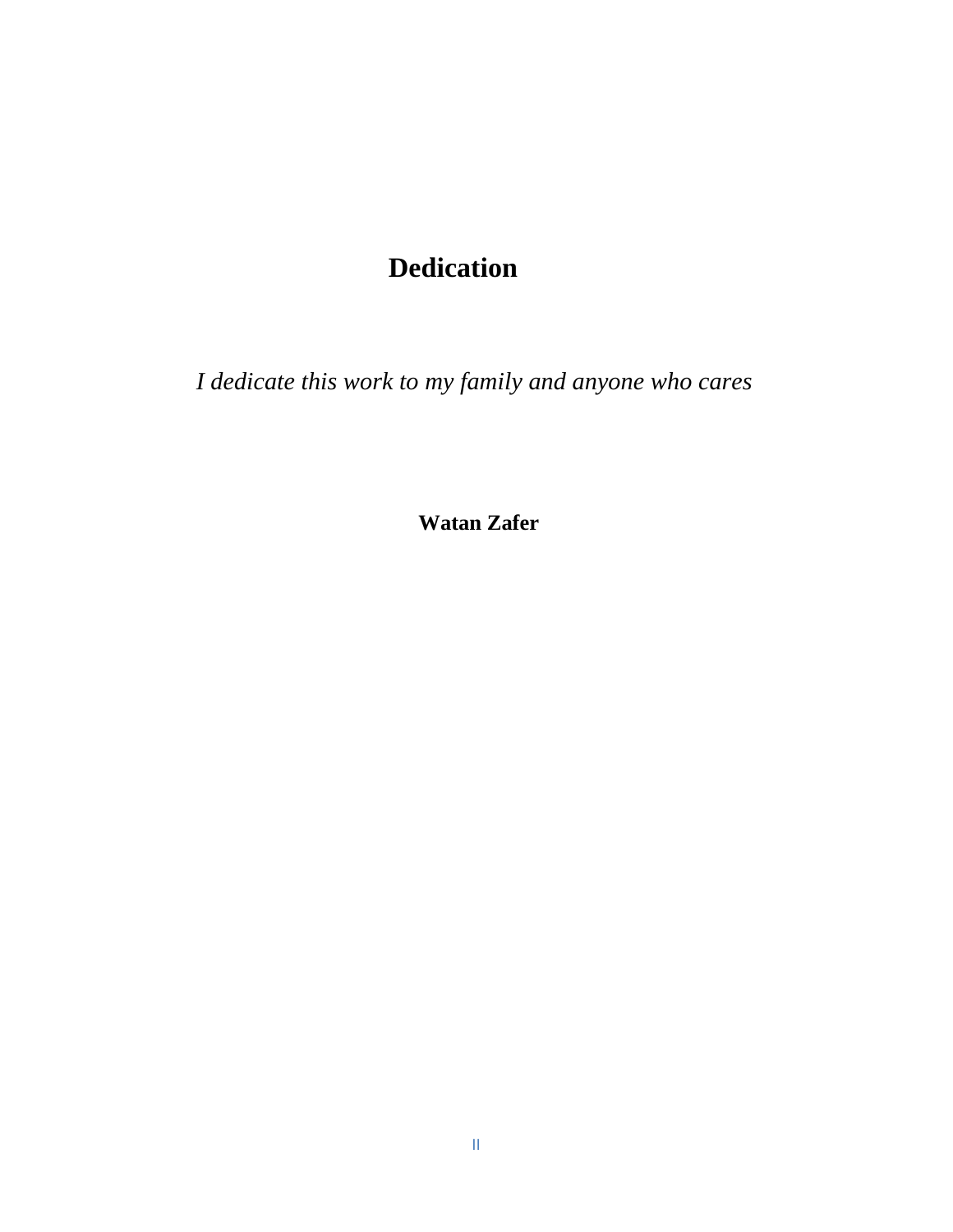## **Acknowledgement**

 I would like to thank everyone who has helped me in life to reach this level. At this moment, I would like to thank my lecturers in engineering college mainly my supervisor for this project Dr. Mohammad Koali, I would like to thank him for guiding through my last two semesters.

 I would like to deeply thank my mother, father, husband and all of my family for their support, helping and pursuing me during my study. Finally, my experience would not have been possible without God. Thanks a lot all.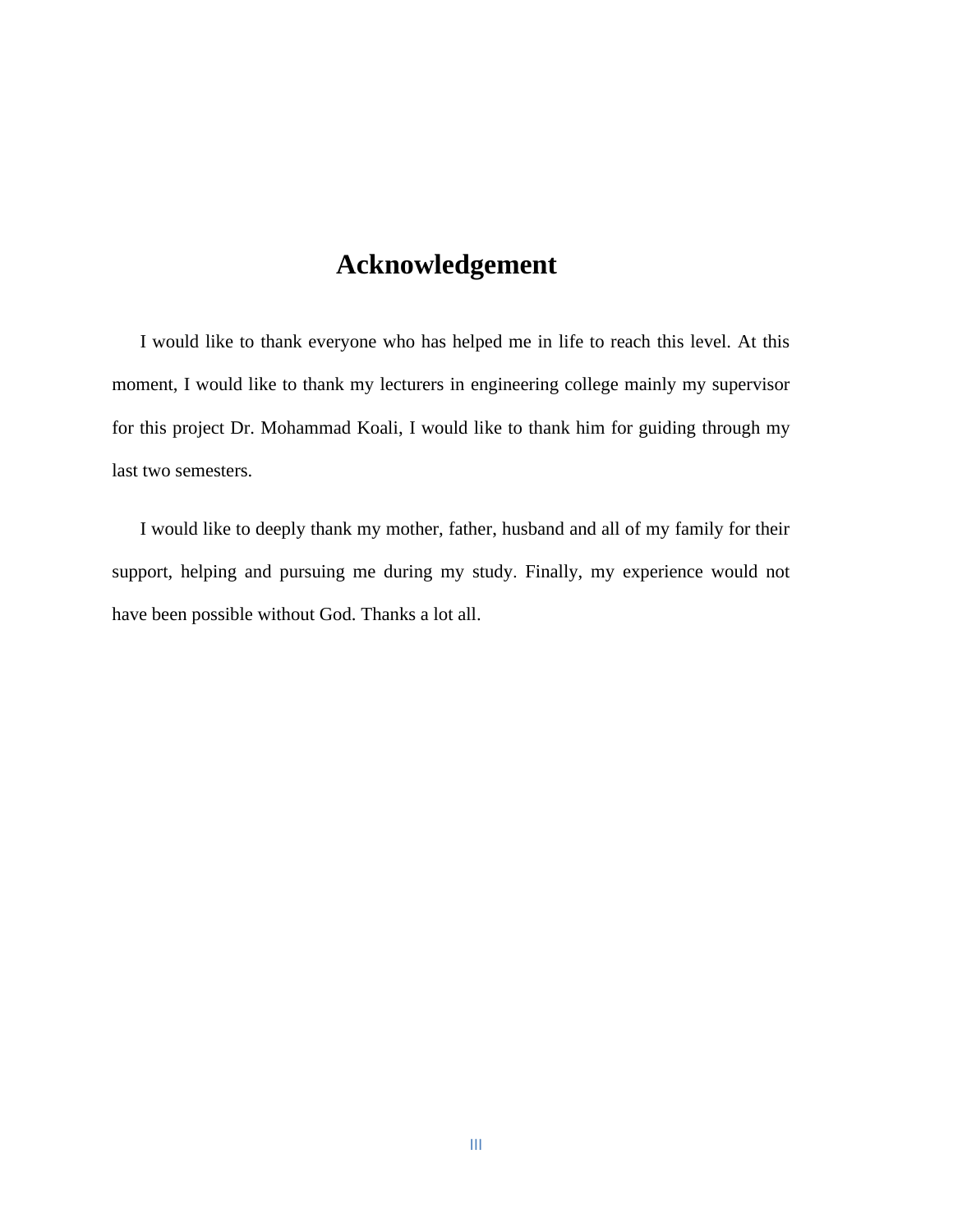#### **ABSTRACT**

 The need to produce light weight and cheap components and devices has been the driving force for macro-electronics. Electronics that can be stretched and/or conformal to curvilinear surfaces has recently attracted broad attention so some microwave components are studied in our thesis.

 In this work a design of printed rectangular monopole antenna for Ultra-Wide Band (UWB) applications is presented. The printed antenna is designed by using HFSS program to achieve the best reflection coefficient. Moreover, the stretching effect on the antenna response is studied along x-axis and y-axis. Also, compact UWB Multiple-Input Multiple-Output (MIMO) antennas are designed. In order to enhance impedance matching and improve the isolation, each UWB MIMO antenna which consists of two comparable monopole elements is proposed with different slotted stubs on the ground plane. The reflection coefficient, mutual coupling, peak gain and radiation patterns are analysed.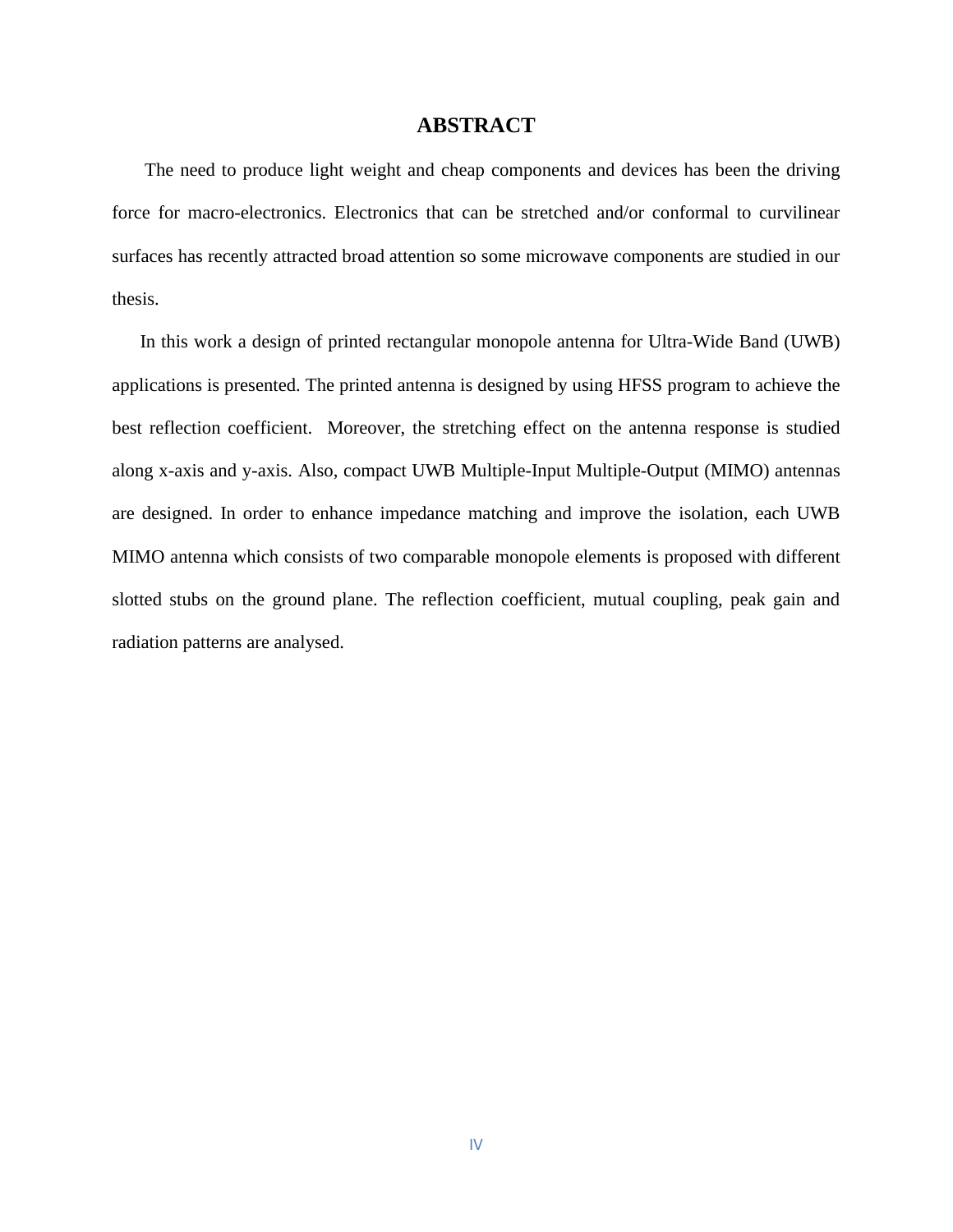نمذجة و محاكاة هوائي أحادي القطب متعدد المداخل و المخرجات مطاطي قابل للثني لتطبيقات النطاق العريض باستخدام طرق عزل فعالة

اعداد: وطن فايز ظافر

اشراف: د. محمد كوعلي

ملخص:

إن الحاجة إلى إنتاج عناصر و أجهزة خفيفة الوزن و رخيصة الثمن هي القوة الدافعة باتجاه -macro electronics. لقد جذبت الإلكترونيات التي يمكن مدها و / أو مطابقتها للأسطح المنحنية اهتمامًا واسعًا مؤخرًا ، لذا تمت دراسة بعض microwave components في أطروحتنا.

في هذا العمل ، تم طرح تصميم لهوائي monopole مستطيل مطبوع لتطبيقات النطاق العريض )UWB). تم تصميم الهوائي المطبوع باستخدام برنامج HFSS لتحقيق أفضل معامل ارتداد. عالوة على ذلك ، تمت دراسة تأثير المط على استجابة الهوائي على طول المحور السيني والمحور الصادي. كما تم تصميم هوائيات MIMO UWB compact. من أجل تحسين matching impedance و العزل، يُقترح أن كل هوائي MIMO UWB يتكون من elements monopole comparable two يتم تصميه بعمل قطوع في المستوى الأرضـي له. وقد تم تحليل معامل الارتداد mutual coupling معامل التكبير وأنماط اإلشعاع.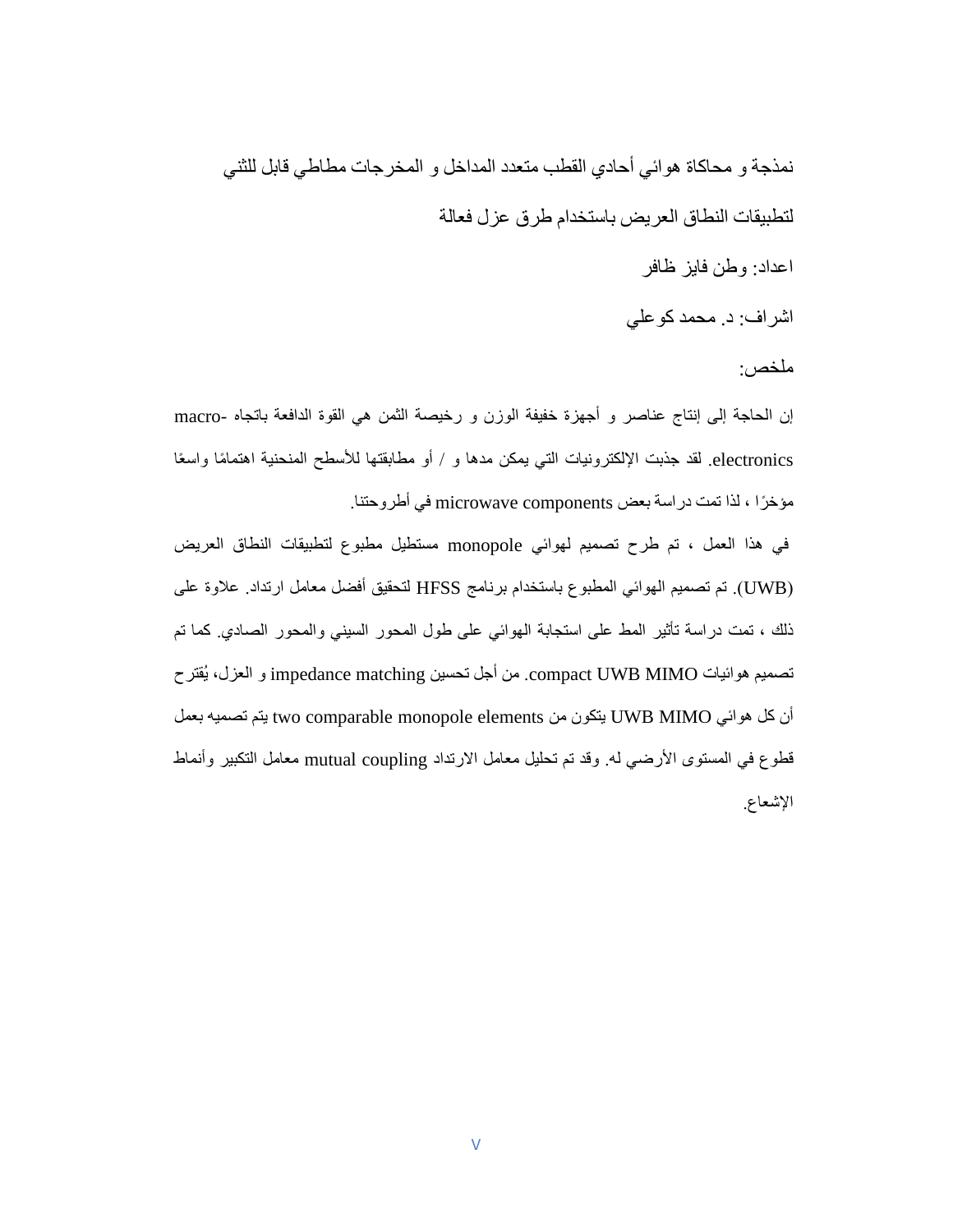# **TABLE OF CONTENTS**

| Declaration<br>I                                                     |
|----------------------------------------------------------------------|
| Dedication<br>$\rm II$                                               |
| Acknowledgement<br>Ш                                                 |
| Abstract<br>IV                                                       |
| <b>Table of Contents</b><br>VI                                       |
| List of Figures<br>X                                                 |
| <b>List of Tables</b><br>XIII                                        |
| List of Acronyms<br><b>XIV</b>                                       |
| <b>CHAPTER 1</b><br><b>INTRODUCTION</b>                              |
| 1.1 Motivation                                                       |
|                                                                      |
|                                                                      |
| 1.3.1 Stretchable and Reversibly Deformable Radio Frequency Antennas |
| 1.3.2 Design of High-Isolation Compact MIMO Antenna for UWB          |
|                                                                      |
| ANTENNA IN WIRELESS COMMUNICATION<br><b>CHAPTER 2</b>                |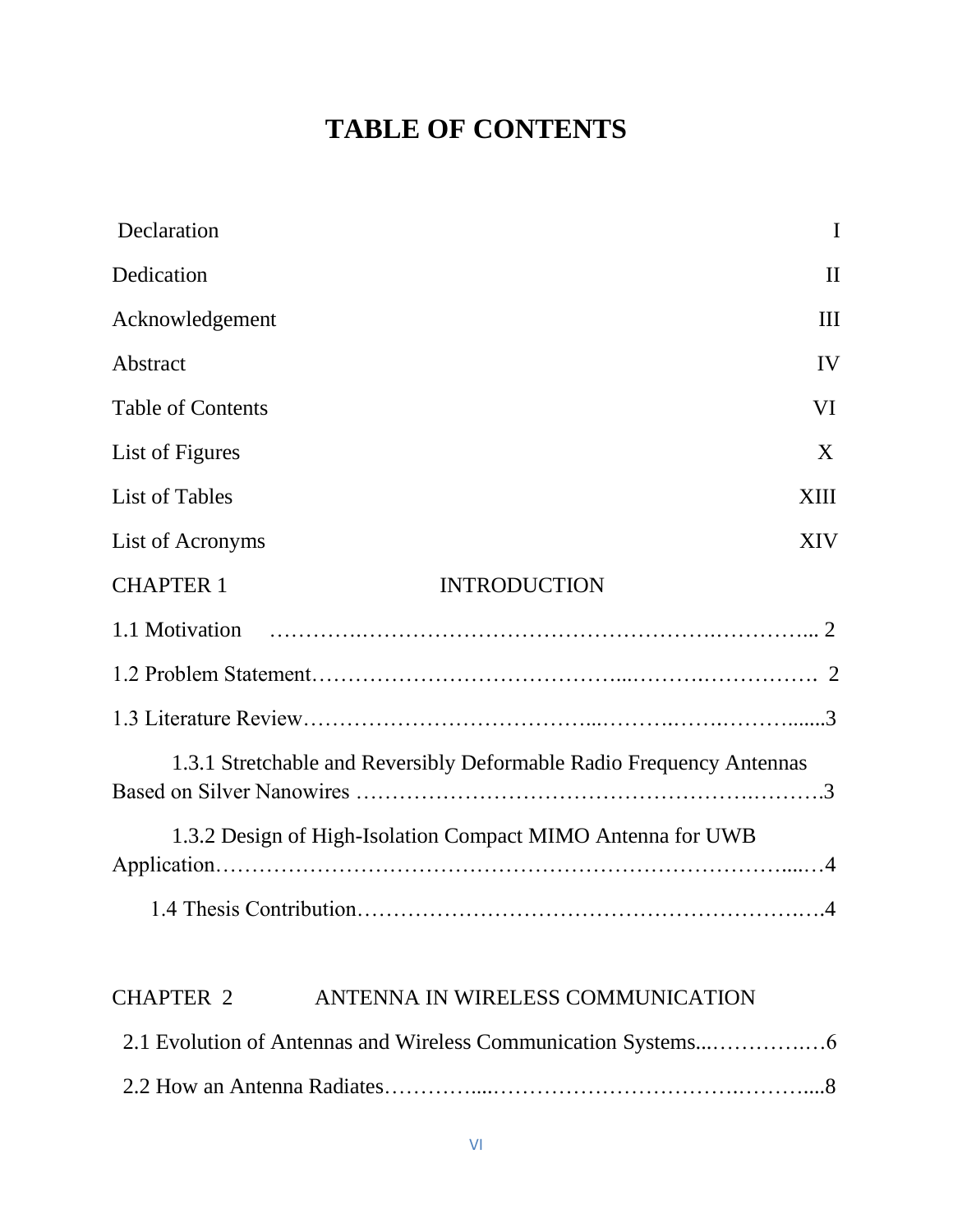## CHAPTER 3 MICROSTRIP PATCH ANTENNA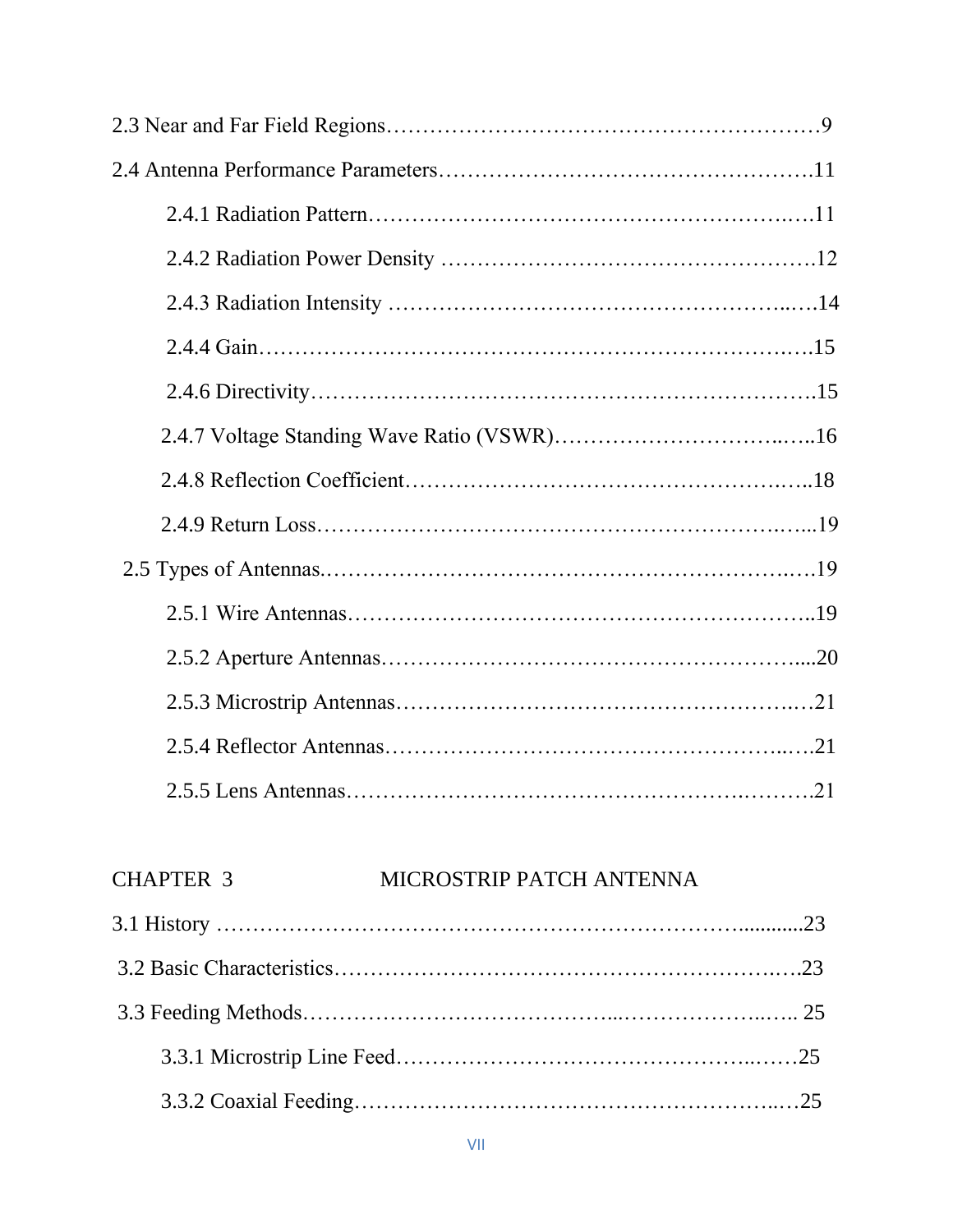| 3.6.1 Satellite and mobile communication application33 |  |
|--------------------------------------------------------|--|
|                                                        |  |
|                                                        |  |
|                                                        |  |
|                                                        |  |

#### CHAPTER 4 DESIGN AND SIMULATION OF MICROSTRIP PATCH ANTENNA FOR UWB APPLICATION

| CHAPTER 5 DESIGN OF A MIMO MONOPOLE PATCH ANTENNA FOR<br>UWB APPLICATIONS WITH HIGH ISOLATION |  |
|-----------------------------------------------------------------------------------------------|--|
|                                                                                               |  |
|                                                                                               |  |
|                                                                                               |  |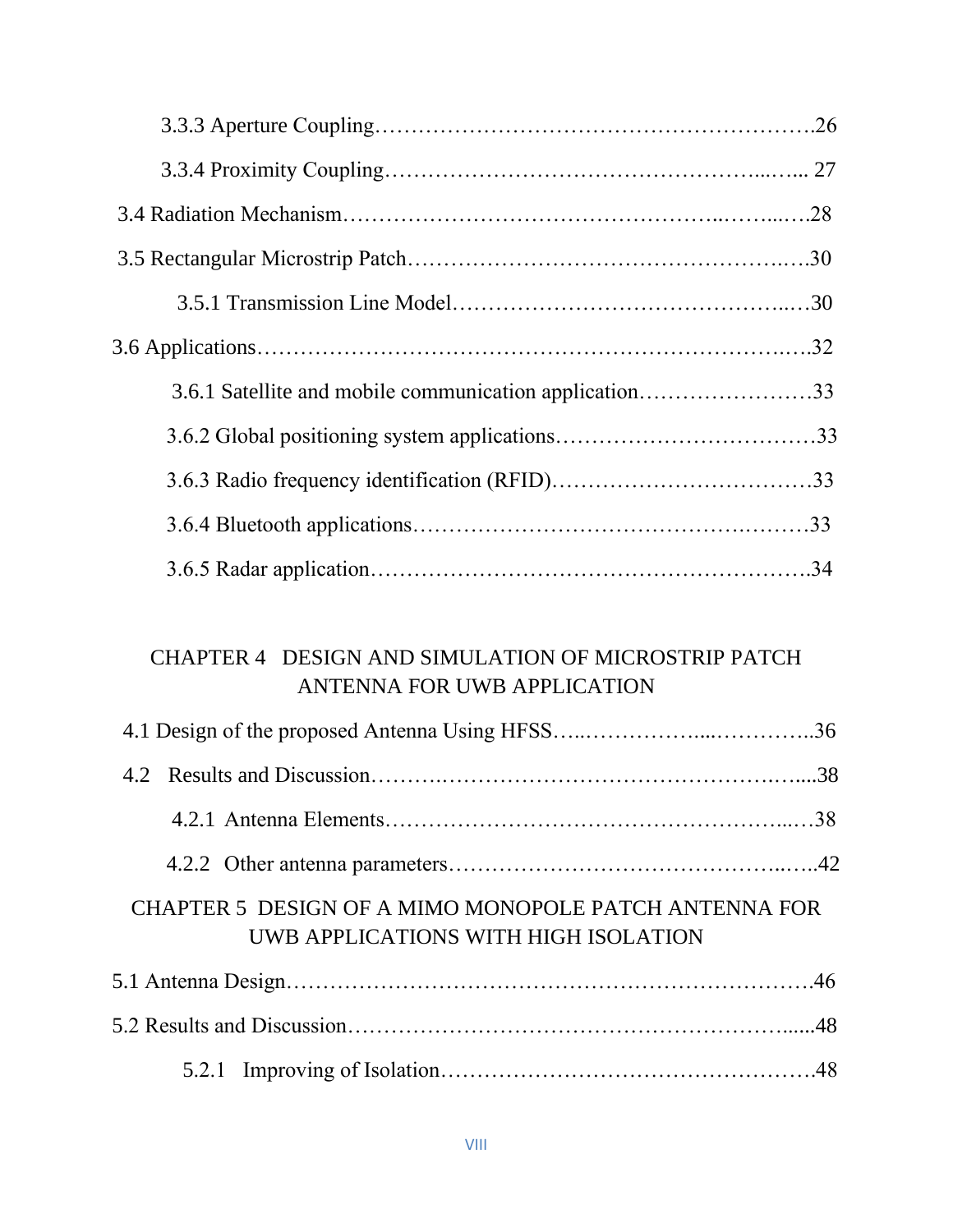| CHAPTER 6 CONCLUSION AND FUTURE WORK |  |
|--------------------------------------|--|
|                                      |  |
|                                      |  |
|                                      |  |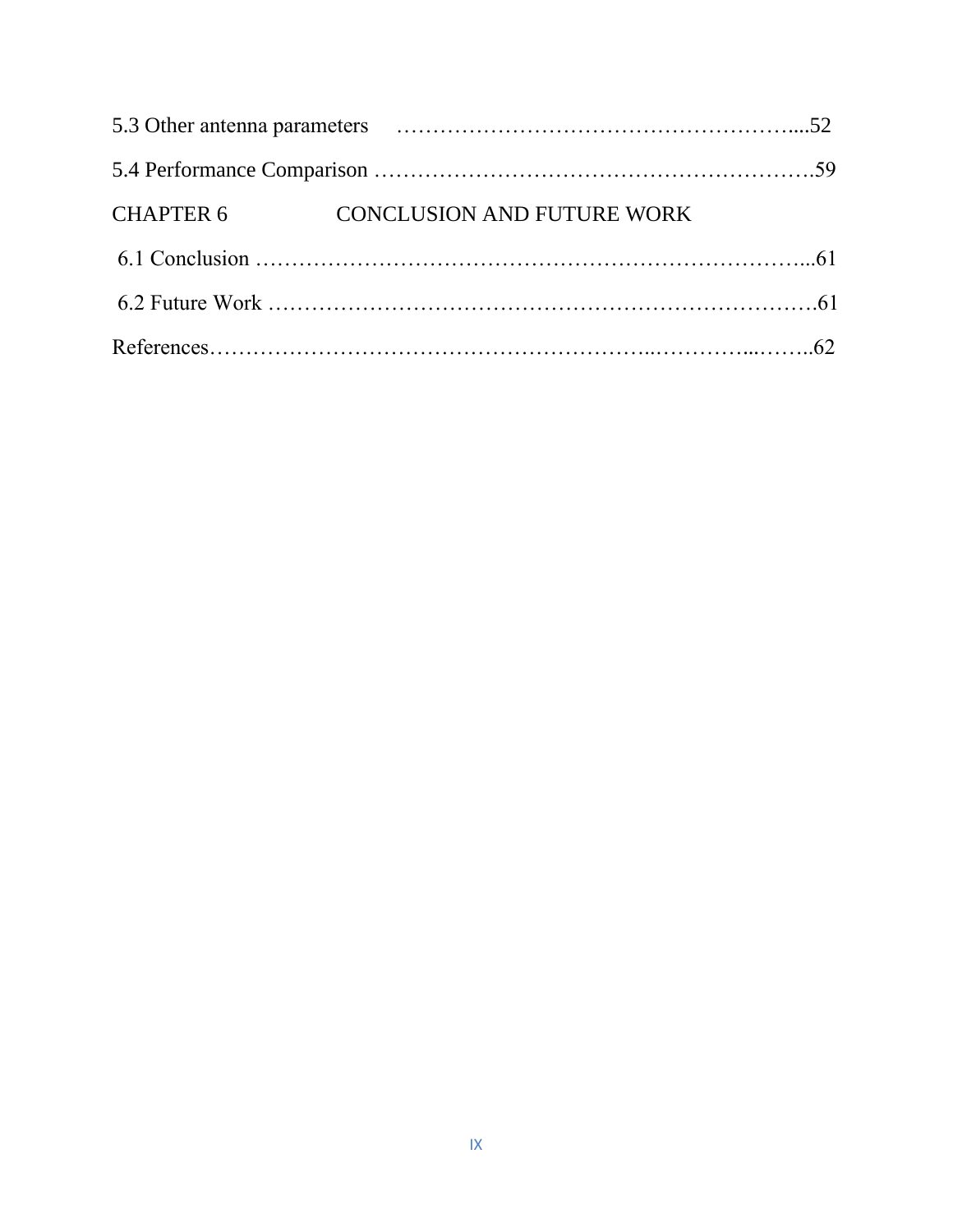## **List of Figures**

| <b>List of Figures</b>                                                                                      | Page No |
|-------------------------------------------------------------------------------------------------------------|---------|
| Figure 2.1: Radiation from an antenna [4]                                                                   | 9       |
| Figure 2.2: Field regions around an antenna [4]                                                             | 10      |
| Figure 2.3: Radiation pattern of a patch antenna [7]                                                        | 11      |
| Figure 2.4: Radiation pattern of a generic directional antenna [4]                                          | 12      |
| Figure 2.5: Geometrical arrangement for defining the normal of the surface                                  | 13      |
| Figure 2.6: Reflection conduction and dielectric losses [4]                                                 | 14      |
| Figure 2.7: Equivalent circuit of transmitting antenna [4]                                                  | 17      |
| Figure 2.8: Transmission line circuit                                                                       | 18      |
| Figure 2.9: Types of horn antenna [4]                                                                       | 20      |
| Figure 3.1: Patch antenna [4]                                                                               | 24      |
| Figure 3.2: Some shapes of microstrip patch elements [4]                                                    | 25      |
| Figure 3.3: Microstrip line feed [11]                                                                       | 26      |
| Figure 3.4: Coaxial Fed Rectangular Microstrip Patch Antenna [11]                                           | 26      |
| Figure 3.5: Aperture coupled feed [11]                                                                      | 27      |
| Figure 3.6: Proximity coupling feed [11]                                                                    | 28      |
| Figure 3.7: Radiation mechanism of microstrip patch antenna (Top and side view) [13]                        | 28      |
| Figure 3.8: Microstrip line and its electric field lines, and effective dielectric constant<br>geometry [4] | 30      |
| Figure 3.9: Physical and effective lengths of rectangular microstrip patch [4]                              | 31      |
| Figure 4.1 Monopole UWB antenna                                                                             | 37      |
| Figure 4.2: Simulated $ S_{11} $                                                                            | 39      |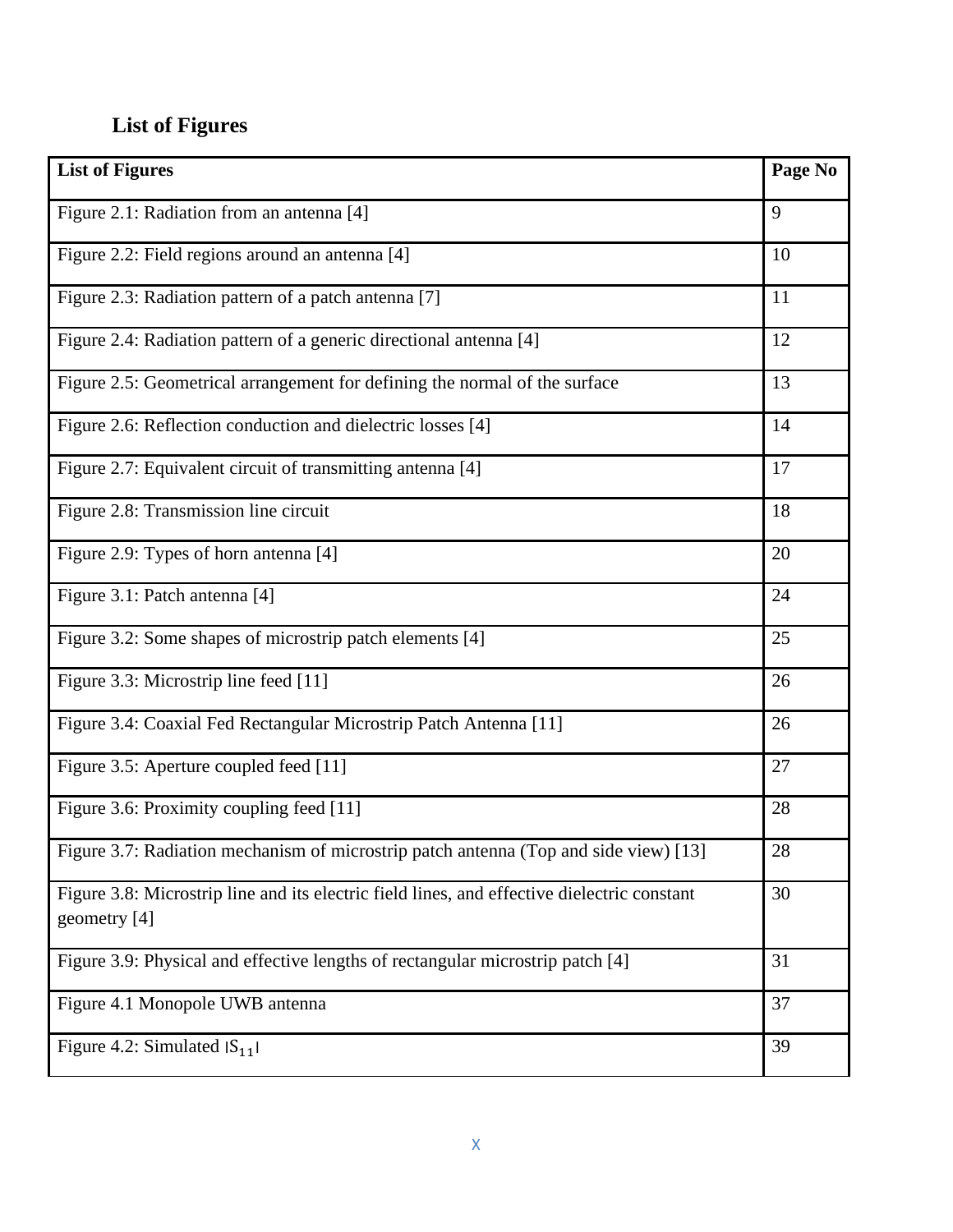| Figure 4.3: Simulated $ S_{11} $ after doing staircase and ground slot                                                                      | 40 |
|---------------------------------------------------------------------------------------------------------------------------------------------|----|
| Figure 4.4: Simulated $ S_{11} $ with stretching along x-axis                                                                               | 40 |
| Figure 4.5: Simulated $ S_{11} $ with stretching along y-axis                                                                               | 41 |
| Figure 4.6: 3D radiation pattern for the UWB antenna at (a) 4.5GHz (b) at 9GHz                                                              | 43 |
| Figure 4.7: 3D Gain for the UWB antenna at (a) 4.5GHz<br>$(b)$ at 9GHz.                                                                     | 43 |
| Figure 4.8: VSWR for monopole UWB antenna at 4.5GHz and 9GHz                                                                                | 44 |
| Figure 5.1 The top view of the UWB MIMO antenna                                                                                             | 47 |
| Figure 5.2 S-Parameters for MIMO antenna                                                                                                    | 48 |
| Figure 5.3 (a) Geometries of MIMO antenna with vertical stub                                                                                | 49 |
| (b) Geometries of the stub                                                                                                                  |    |
| Figure 5.4 S-Parameters for MIMO antenna with vertical stub                                                                                 | 50 |
| Figure 5.5 Geometries of the ground stub                                                                                                    | 50 |
| Figure 5.6 S-Parameters for MIMO antenna with and without a ground stub                                                                     | 51 |
| Figure 5.7 Geometries of the ground stub with a loop                                                                                        | 51 |
| Figure 5.8 S-Parameters for MIMO antenna with and without a rectangular loop                                                                | 52 |
| Figure 5.9 3D radiation pattern for the MIMO UWB antenna without any subs at (a)<br>4.5GHz<br>$(b)$ at 9GHz                                 | 53 |
| Figure 5.10 3D radiation pattern for the MIMO UWB antenna with a vertical sub at (a)<br>4.5GHz<br>$(b)$ at $9GHz$                           | 53 |
| Figure 5.11 3D radiation pattern for the MIMO UWB antenna with a ground sub at (a)<br>4.5GHz<br>$(b)$ at $9GHz$                             | 54 |
| Figure 5.12 3D radiation pattern for the MIMO UWB antenna with a ground sub ended with<br>a rectangular loop at (a) 4.5GHz<br>$(b)$ at 9GHz | 54 |
| Figure 5.13 3D Gain for the MIMO UWB antenna at (a) 4.5GHz<br>$(b)$ at $9GHz$                                                               | 55 |
| Figure 5.14 3D Gain for the MIMO UWB antenna with a vertical stub at (a) 4.5GHz<br>$(b)$ at 9GHz                                            | 55 |
| Figure 5.15 3D Gain for the MIMO UWB antenna with a ground stub at<br>$(a)$ 4.5GHz<br>$(b)$ at $9GHz$                                       | 56 |
| Figure 5.16 3D Gain for the MIMO UWB antenna with a ground stub ended with<br>rectangular loop at (a) 4.5GHz<br>$(b)$ at 9GHz               | 56 |